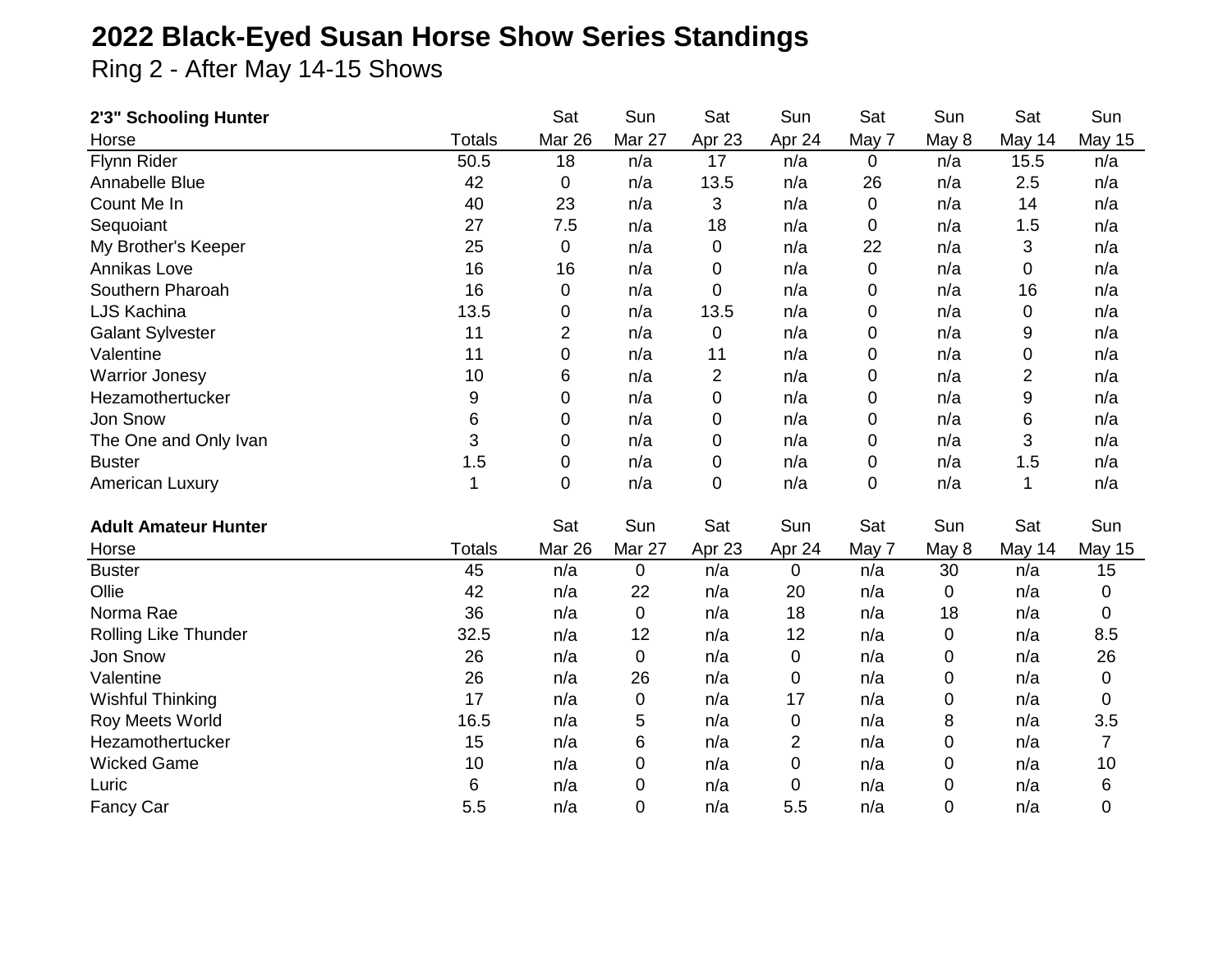| <b>Junior Hunter Horse</b>   |                | Sat    | Sun            | Sat    | Sun            | Sat   | Sun   | Sat    | Sun              |
|------------------------------|----------------|--------|----------------|--------|----------------|-------|-------|--------|------------------|
| Horse                        | <b>Totals</b>  | Mar 26 | Mar 27         | Apr 23 | Apr 24         | May 7 | May 8 | May 14 | <b>May 15</b>    |
| One for All                  | 47.5           | n/a    | 26             | n/a    | 21.5           | n/a   | 0     | n/a    | 0                |
| <b>Rocket Roxanne</b>        | 42             | n/a    | 0              | n/a    | 0              | n/a   | 24    | n/a    | 18               |
| Apple Bottom Anthony         | 36.5           | n/a    | 5.5            | n/a    | 13             | n/a   | 0     | n/a    | 18               |
| <b>Doctor Furlow</b>         | 20             | n/a    | 0              | n/a    | 20             | n/a   | 0     | n/a    | 0                |
| <b>Galant Sylvester</b>      | 20             | n/a    | 5.5            | n/a    | 8.5            | n/a   | 0     | n/a    | 6                |
| Mysterio                     | 19             | n/a    | 19             | n/a    | 0              | n/a   | 0     | n/a    | 0                |
| Dagnabit                     | 18             | n/a    | 0              | n/a    | 0              | n/a   | 15    | n/a    | 3                |
| Okalani                      | 18             | n/a    | 0              | n/a    | $\pmb{0}$      | n/a   | 18    | n/a    | $\boldsymbol{0}$ |
| <b>American Luxury</b>       | 16.5           | n/a    | 0              | n/a    | 6.5            | n/a   | 0     | n/a    | 10               |
| <b>Winning Shot</b>          | 15.5           | n/a    | 0              | n/a    | 6.5            | n/a   | 9     | n/a    | 0                |
| Solve The Puzzle             | 14             | n/a    | 0              | n/a    | 0              | n/a   | 0     | n/a    | 14               |
| <b>Irish Mist of Runckin</b> | 9              | n/a    | 9              | n/a    | 0              | n/a   | 0     | n/a    | 0                |
| <b>Kings Oratory</b>         | 9              | n/a    | 9              | n/a    | 0              | n/a   | 0     | n/a    | 0                |
| <b>Stitch Valentine</b>      | 8.5            | n/a    | 0              | n/a    | 4.5            | n/a   | 0     | n/a    | 4                |
| All Ritzed Up                | 6              | n/a    | 6              | n/a    | 0              | n/a   | 0     | n/a    | 0                |
| <b>Warrior Jonesy</b>        | 6              | n/a    | 0              | n/a    | 0              | n/a   | 0     | n/a    | 6                |
| Hezamothertucker             | 5              | n/a    | 0              | n/a    | $\overline{0}$ | n/a   | 0     | n/a    | 5                |
| Shades of Blue               | 3.5            | n/a    | $\pmb{0}$      | n/a    | 3.5            | n/a   | 0     | n/a    | 0                |
| Ruthenium                    | 2.5            | n/a    | 2.5            | n/a    | 0              | n/a   | 0     | n/a    | 0                |
|                              |                |        |                |        |                |       |       |        |                  |
| <b>Open Hunter</b>           |                | Sat    | Sun            | Sat    | Sun            | Sat   | Sun   | Sat    | Sun              |
| Horse                        | <b>Totals</b>  | Mar 26 | Mar 27         | Apr 23 | Apr 24         | May 7 | May 8 | May 14 | <b>May 15</b>    |
| Annabelle Blue               | 64.5           | n/a    | 20             | n/a    | 11.5           | n/a   | 30    | n/a    | 3                |
| <b>Galant Sylvester</b>      | 50             | n/a    | $\overline{2}$ | n/a    | 26             | n/a   | 0     | n/a    | 22               |
| Java                         | 40             | n/a    | 7              | n/a    | 0              | n/a   | 16    | n/a    | 17               |
| The Dread Pirate Roberts     | 30             | n/a    | 8              | n/a    | 8              | n/a   | 14    | n/a    | 0                |
| Ollie                        | 29             | n/a    | 14             | n/a    | 15             | n/a   | 0     | n/a    | 0                |
| Lacey                        | 15.5           | n/a    | 15.5           | n/a    | 0              | n/a   | 0     | n/a    | 0                |
| <b>Risky Proposition</b>     | 15.5           | n/a    | 0              | n/a    | 0              | n/a   | 0     | n/a    | 15.5             |
| Hezamothertucker             | 14             | n/a    | 1.5            | n/a    | $\overline{7}$ | n/a   | 0     | n/a    | 5.5              |
| My Brother's Keeper          | 13.5           | n/a    | 0              | n/a    | $\overline{7}$ | n/a   | 0     | n/a    | 6.5              |
| Rolling Like Thunder         | 10             | n/a    | 0              | n/a    | 0              | n/a   | 0     | n/a    | 10               |
| <b>Stitch Valentine</b>      | 10             | n/a    | 0              | n/a    | 6              | n/a   | 0     | n/a    | 4                |
| Annikas Love                 | 8.5            | n/a    | 8.5            | n/a    | 0              | n/a   | 0     | n/a    | 0                |
| Valentine                    | $\overline{7}$ | n/a    | 7              | n/a    | 0              | n/a   | 0     | n/a    | 0                |
| American Luxury              | 0.5            | n/a    | 0              | n/a    | 0              | n/a   | 0     | n/a    | 0.5              |
| Lucifer                      | 0.5            | n/a    | 0.5            | n/a    | 0              | n/a   | 0     | n/a    | 0                |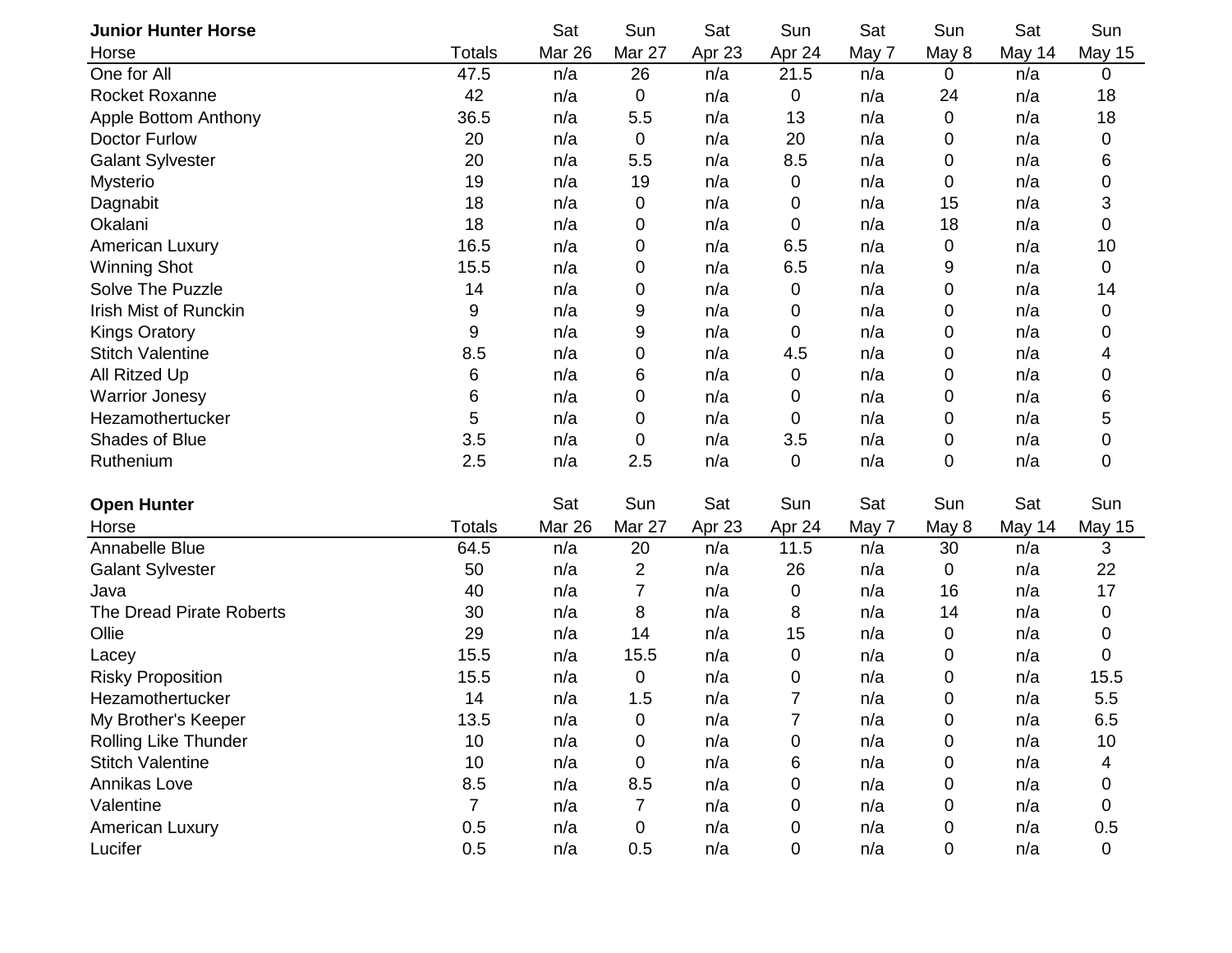| <b>Pony Hunter</b>                        |               | Sat         | Sun    | Sat         | Sun            | Sat         | Sun                      | Sat    | Sun           |
|-------------------------------------------|---------------|-------------|--------|-------------|----------------|-------------|--------------------------|--------|---------------|
| Horse                                     | <b>Totals</b> | Mar 26      | Mar 27 | Apr 23      | Apr 24         | May 7       | May 8                    | May 14 | <b>May 15</b> |
| Wild Blue Yonder                          | 103           | n/a         | 30     | n/a         | 30             | n/a         | 26                       | n/a    | 17            |
| Stoneledge Coralea                        | 59            | n/a         | 16     | n/a         | 15             | n/a         | 22                       | n/a    | 6             |
| Penelope                                  | 20            | n/a         | 0      | n/a         | 0              | n/a         | 0                        | n/a    | 20            |
| Severn Loveamiracle                       | 18.5          | n/a         | 0      | n/a         | 0              | n/a         | 11                       | n/a    | 7.5           |
| <b>Hippity Hop</b>                        | 18            | n/a         | 0      | n/a         | 0              | n/a         | 0                        | n/a    | 18            |
| <b>Sweet Savanna Sunshine</b>             | 16            | n/a         | 6      | n/a         | 10             | n/a         | 0                        | n/a    | 0             |
| <b>Ring Around The Rosie</b>              | 14            | n/a         | 14     | n/a         | 0              | n/a         | 0                        | n/a    | 0             |
| <b>Ranger Rick</b>                        | 14            | n/a         | 0      | n/a         | 8              | n/a         | 0                        | n/a    | 6             |
| Way Too Charming                          | 10            | n/a         | 0      | n/a         | 10             | n/a         | 0                        | n/a    | 0             |
| Oakie Doke                                | 5             | n/a         | 0      | n/a         | 0              | n/a         | 0                        | n/a    | 5             |
| Otteridge Vixen                           | 4             | n/a         | 0      | n/a         | 0              | n/a         | 4                        | n/a    | 0             |
| <b>Sweet Savanah Sunshine</b>             | 3.5           | n/a         | 0      | n/a         | 0              | n/a         | 0                        | n/a    | 3.5           |
| <b>MHSA Regional Adult Amateur Hunter</b> |               | Sat         | Sun    | Sat         | Sun            | Sat         | Sun                      | Sat    | Sun           |
| Horse                                     | <b>Totals</b> | Mar 26      | Mar 27 | Apr 23      | Apr 24         | May 7       | May 8                    | May 14 | <b>May 15</b> |
| Louis Vuitton                             | 126.5         | 12          | 26     | 18          | 12             | 26          | 22                       | 0      | 10.5          |
| Mirror Image                              | 98            | 0           | 0      | 30          | 26             | 0           | 24                       | 0      | 18            |
| <b>Jukebox</b>                            | 97            | 20          | 20     | 10          | 12             | 0           | 0                        | 15     | 20            |
| <b>Meadow Magic</b>                       | 62            | 6           | 14     | 11          | 9              | 22          | 0                        | 0      | 0             |
| Judgement Day                             | 20            | 0           | 0      | 0           | 16             | 0           | 0                        | 4      | 0             |
| La Joliette                               | 20            | 20          |        | $\mathbf 0$ |                | 0           |                          | 0      |               |
| Villanueva Conrad                         | 19            |             | 0      |             | 0              |             | 0                        |        | 19            |
| <b>Black Ops</b>                          | 17            | 17          |        | $\mathbf 0$ |                | 0           |                          | 0      |               |
| Knoddingham Bay                           | 6             |             | 0      |             | 0              |             | 0                        |        | 6             |
| <b>Maverick</b>                           | 6             |             | 0      |             | 0              |             | 0                        |        | 6             |
| <b>MHSA Regional Childrens Hunter</b>     |               | Sat         | Sun    | Sat         | Sun            | Sat         | Sun                      | Sat    | Sun           |
| Horse                                     | <b>Totals</b> | Mar 26      | Mar 27 | Apr 23      | Apr 24         | May 7       | May 8                    | May 14 | <b>May 15</b> |
| <b>Boston</b>                             | 134.5         | 30          | 22     | 21.5        | 20             | 0           | 0                        | 15     | 26            |
| Anchor's Ahead                            | 80            | 11.5        | 12     | 16          | 17             | 0           | 0                        | 20     | 3.5           |
| Oddball                                   | 54            | 0           | 18     | 8.5         | 4.5            | $\mathsf 0$ | $\overline{\phantom{a}}$ | 5      | 11            |
| Prince Of Ocala                           | 51.5          |             | 15     | 12          | 12             | 0           | 0                        | 0      | 5.5           |
| <b>Senior Executive</b>                   | 39            | 7           | 4.5    | 0           | $\overline{2}$ | 12          | 13                       | 0      | 0.5           |
| Arisen                                    | 35.5          | 0           | 0      | 5.5         | 14             | 0           | 0                        | 8      | 8             |
| Flourish                                  | 23.5          | 8.5         | 8      | 3           | 4              | 0           | 0                        | 0      | 0             |
| Jericho V                                 | 19            | 0           | 0      | 0           | 0              | 0           | 0                        | 7      | 12            |
| <b>Fresh Slate</b>                        | 15            | 15          |        | $\mathbf 0$ |                | 0           |                          | 0      |               |
| <b>Gotham's Dreamcatcher</b>              | 10            |             | 0      |             | 10             |             | 0                        |        | 0             |
| Say So                                    | 10            | $\mathbf 0$ |        | 10          |                | 0           |                          | 0      |               |
| Comtico                                   | 9             | 0           |        | $\mathbf 0$ |                | 0           |                          | 9      |               |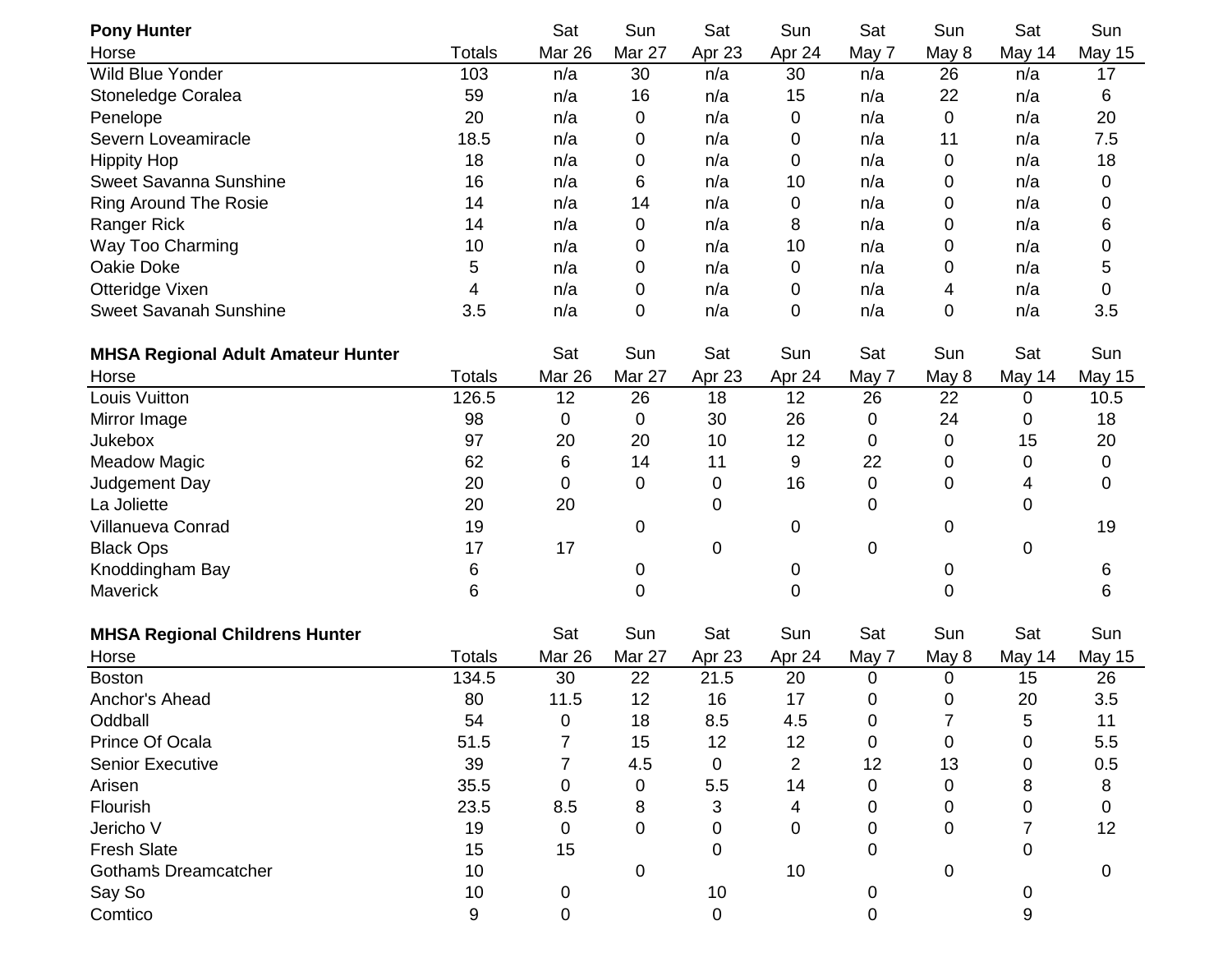| <b>MHSA Regional Childrens Hunter (continued)</b> |                  |                |                |                |                |       |             |                |                |
|---------------------------------------------------|------------------|----------------|----------------|----------------|----------------|-------|-------------|----------------|----------------|
| Vendetta                                          | 8.5              |                | 0              |                | 0              |       | 0           |                | 8.5            |
| Cooperstown                                       | 5                |                | 0              |                | 0              |       | 0           |                | 5              |
| Paperboy                                          | 5                | 0              |                | 5              |                | 0     |             | 0              |                |
| Vigo De Cento                                     | 4                | 0              | 0              | 0              | 0              | 0     | 0           |                | 3              |
| Complement                                        | 1.5              | 1.5            |                | 0              |                | 0     |             | 0              |                |
| <b>Devine Decent</b>                              | 1.5              | 0              |                | 1.5            |                | 0     |             | 0              |                |
| <b>Risky Proposition</b>                          |                  | 0              |                |                |                | 0     |             | 0              |                |
| <b>Warrior Jonesy</b>                             |                  |                | 0              |                | 0              |       | 0           |                |                |
| <b>MHSA Regional Low Adult Amateur Hunter</b>     |                  |                | Sun            | Sat            | Sun            | Sat   | Sun         | Sat            | Sun            |
| Horse                                             | <b>Totals</b>    | Mar 26         | Mar 27         | Apr 23         | Apr 24         | May 7 | May 8       | May 14         | May 15         |
| <b>About Time</b>                                 | 93.5             | 19             | 15             | 16             | 10.5           | 0     | 0           | 10             | 23             |
| Monroe Doctrine                                   | 79.5             | 0              | 22             | 0              | 5.5            | 26    | 0           | 13             | 13             |
| Riviera                                           | 50.5             | 3              | 0              | 13             | 0              | 10    | 23          | 1.5            | 0              |
| <b>Berts Bees</b>                                 | 47               | 9.5            | 9              | 0.5            | 12             | 0     | 0           | 6              | 10             |
| Lombard 198                                       | 46.5             | 4              | 14             | 1.5            | $\overline{7}$ | 0     | 0           | 15             | 5              |
| One Proud Wildcat                                 | 33               | $\mathbf 0$    | 0              | $\mathbf 0$    | 0.5            | 7.5   | 19          | $\overline{2}$ | 4              |
| This Bud's For You                                | 29.5             | 0              | $\overline{2}$ | 0              | 0              | 12    | 14          | 1              | 0.5            |
| <b>Trade Secret</b>                               | 29.5             | 5.5            |                | 0              |                | 0     |             | 24             |                |
| Over The Moon                                     | 25               | 1.5            | 1              | 0              | 14             | 0     | 0           | $\overline{2}$ | 6.5            |
| <b>Ghost Fleet</b>                                | 21.5             | 4.5            |                | 0              |                | 17    |             | 0              |                |
| Airborne                                          | 20               | 20             |                | 0              |                | 0     |             | 0              |                |
| <b>Buster</b>                                     | 20               | 0              | 0              | 0              | 0              | 4     | 13          | 0              | 3              |
| Sandrino                                          | 20               |                |                |                | 11             |       | $\mathbf 0$ |                | 8              |
| R'tesian                                          | 17               | 0              |                | 17             |                | 0     |             | 0              |                |
| Vivian                                            | 16               | 0              |                | 16             |                | 0     |             | 0              |                |
| Mistaken Identity CCF                             | 14               | $\overline{c}$ | 4              | $\mathbf 0$    | 8              | 0     | 0           | 0              | 0              |
| Sequoiant                                         | 12               | 0              | $\overline{7}$ | $\mathbf 0$    | 3.5            | 0     | 0           | 1.5            | 0              |
| Valentine                                         | 12               |                | 0              |                | 12             |       | 0           |                | $\overline{0}$ |
| Commodore                                         | 10               | 6              |                | 4              |                | 0     |             | 0              |                |
| Unbelievable                                      | 10               | 4              | 6              | 0              | 0              | 0     | 0           | 0              | 0              |
| Sandrino                                          | 9.5              | $\overline{2}$ |                | 2.5            |                | 0     |             | 5              |                |
| <b>Fifth Avenue</b>                               | $\boldsymbol{9}$ | 0              |                | $\overline{4}$ |                | 5     |             | 0              |                |
| <b>Pretty Penny</b>                               | $\boldsymbol{9}$ |                | 0              |                | $\pmb{0}$      |       | 0           |                | 9              |
| Judgement Day                                     | 3.5              | $\mathbf 0$    |                | 3.5            |                | 0     |             | 0              |                |
| Luric                                             | 3.5              | 1.5            | $\overline{2}$ | $\mathbf 0$    | $\pmb{0}$      | 0     | $\mathbf 0$ | 0              | $\overline{0}$ |
| Sunny Boy                                         | 3.5              | 0              |                | 3.5            |                | 0     |             | 0              |                |
| <b>RD Black Diamond</b>                           | 3                | 0              |                | $\mathbf 0$    |                | 0     |             | 3              |                |
| <b>Delta Blues</b>                                | 1.5              | 0              |                | 1.5            |                | 0     |             | 0              |                |
| Ruthenium                                         | 1.5              | 0.5            | 1              | $\mathbf 0$    | $\pmb{0}$      | 0     | $\mathbf 0$ | 0              | $\mathbf 0$    |
| Caytago                                           | 1                | 0              |                |                |                | 0     |             | 0              |                |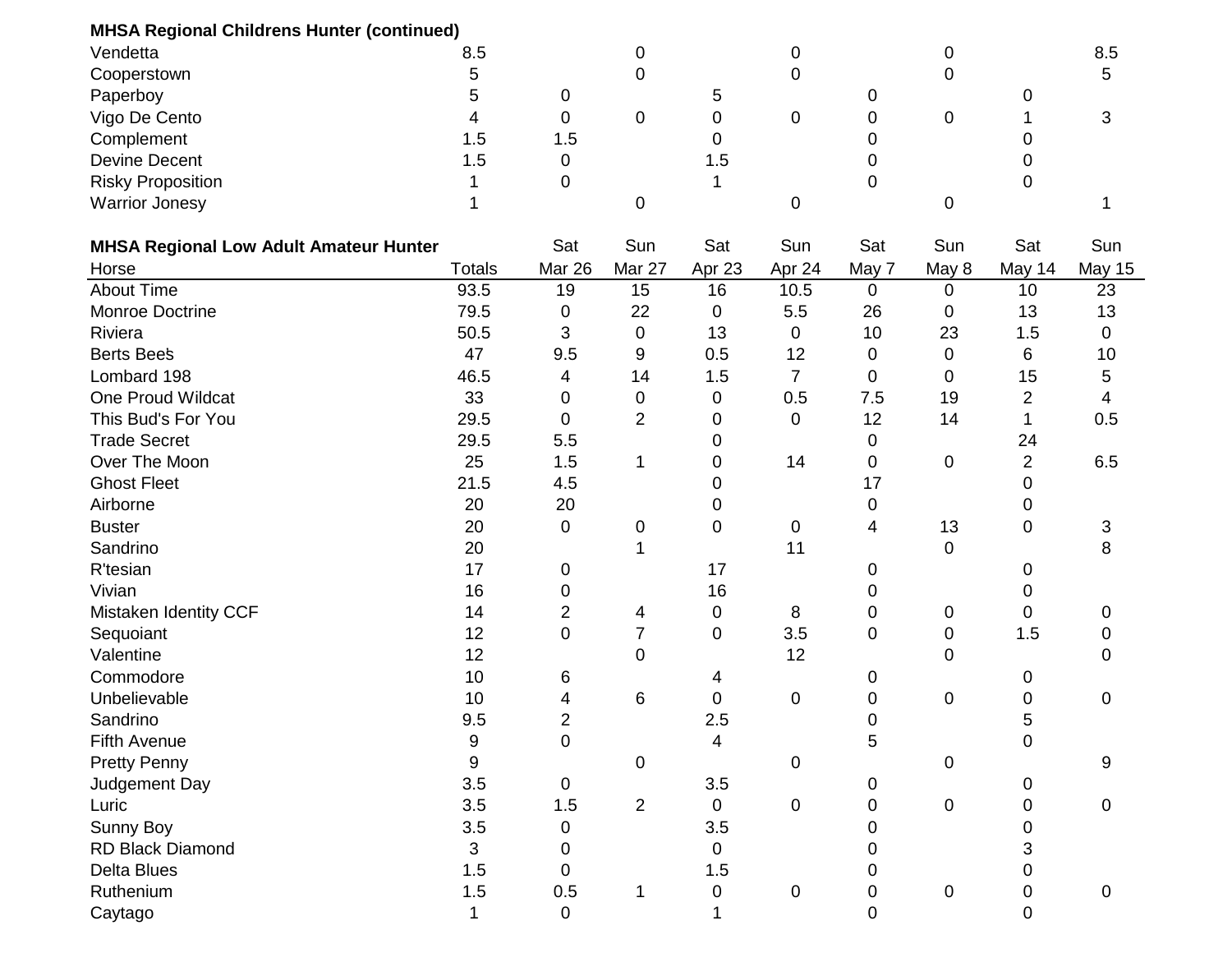| <b>MHSA Regional Low Adult Amateur Hunter (continued)</b> |                |                |                |                |                |                |             |        |                |
|-----------------------------------------------------------|----------------|----------------|----------------|----------------|----------------|----------------|-------------|--------|----------------|
| Oso Willingly                                             |                |                | 0              |                | 0              |                | 0           |        |                |
| Rockstar Lady                                             |                |                | $\mathbf 0$    |                | $\mathbf 0$    |                | 0           |        |                |
| <b>MHSA Regional Low Childrens Hunter</b>                 |                | Sat            | Sun            | Sat            | Sun            | Sat            | Sun         | Sat    | Sun            |
| Horse                                                     | <b>Totals</b>  | Mar 26         | Mar 27         | Apr 23         | Apr 24         | May 7          | May 8       | May 14 | <b>May 15</b>  |
| <b>Chef's Kiss</b>                                        | 97.5           | 6.5            | 14.5           | $\overline{4}$ | 26             | 10             | 24          | 3.5    | 9              |
| <b>Gotham's Dreamcatcher</b>                              | 82             | 16             | 15             | 13.5           | $\mathbf 0$    | $\overline{0}$ | $\mathbf 0$ | 20     | 17.5           |
| Pinstripe                                                 | 77.5           | $\overline{2}$ | 12             | 7.5            | 3.5            | 26             | 22          | 3      | 1.5            |
| Mysterio                                                  | 72             | 26             | 13             | 12             | 6.5            | 0              | $\mathbf 0$ | 5.5    | 9              |
| Denison                                                   | 64.5           | $\mathbf 0$    | $\mathbf 0$    | 13             | 12.5           | 0              | 0           | 19     | 20             |
| <b>Tinsel Town</b>                                        | 39.5           | 13             | 16             | 0              | 0              | 0              | 0           | 10.5   | 0              |
| Complement                                                | 35.5           | 0              | 4              | 0              | 9.5            | $\Omega$       | 0           | 17     | 5              |
| <b>Fresh Slate</b>                                        | 30             | 0              | $\overline{0}$ | 4              | 4              | 18             | 4           | 0      | 0              |
| Nicely Dunn                                               | 25             | 0              | $\overline{0}$ | 0              | 0              | 12             | 13          | 0      | 0              |
| <b>Silver Lining</b>                                      | 24             | $\overline{2}$ | 1.5            | 0              | $\overline{2}$ | 9              | 8           | 0      | 1.5            |
| <b>Doctor Furlow</b>                                      | 21             | 0              | $\overline{0}$ | 1.5            | 12             | 0              | 0           | 3.5    | 4              |
| <b>Okie Dokie</b>                                         | 15             | 3              | 1.5            | 3              | 4              | 0              | 0           | 0      | 3.5            |
| Rockaway                                                  | 13.5           | 0              |                | 13.5           |                | 0              |             | 0      |                |
| Oddball                                                   | 12             | 12             |                | 0              |                | 0              |             | 0      |                |
| Adaggio                                                   | 7              | 0              |                | $\overline{7}$ |                | 0              |             | 0      |                |
| <b>Sincerely Yours</b>                                    | 5              | 0              | $\mathbf 0$    | 0              | 4              | $\overline{0}$ | 0           |        | 0              |
| Folsom                                                    |                |                | 0              |                | 0              |                | 0           |        | 4              |
| <b>Irish Mist of Runckin</b>                              | 4              | $\overline{2}$ | $\overline{2}$ | 0              | $\overline{0}$ | $\overline{0}$ | 0           | 0      | 0              |
| <b>Gummaraes VDL</b>                                      | 3              | 0              |                | 3              |                | 0              |             | 0      |                |
| <b>Kachina LJS</b>                                        | 2.5            | 0.5            | $\overline{c}$ | 0              | $\mathbf 0$    | 0              | 0           | 0      | 0              |
| <b>Chess Moves</b>                                        | $\overline{2}$ |                | 1              | 0              | $\overline{0}$ | 0              | 0           | 0      | 0              |
| Pembrook Mr Fox                                           | $\overline{2}$ | 0              |                | $\overline{2}$ |                | 0              |             | 0      |                |
| The BFG                                                   | $\overline{2}$ |                | 0              |                | 0              |                | 0           |        | $\overline{2}$ |
| Landing Gear                                              | 1.5            | 0              | 0              | 0              | 0              | 0              | 0           | 1      | 0.5            |
| Rockstar Lady                                             | 1.5            |                | 1.5            |                | 0              |                | 0           |        | 0              |
| Southern Pharoah                                          |                |                | $\mathbf 0$    |                | 0              |                | 0           |        |                |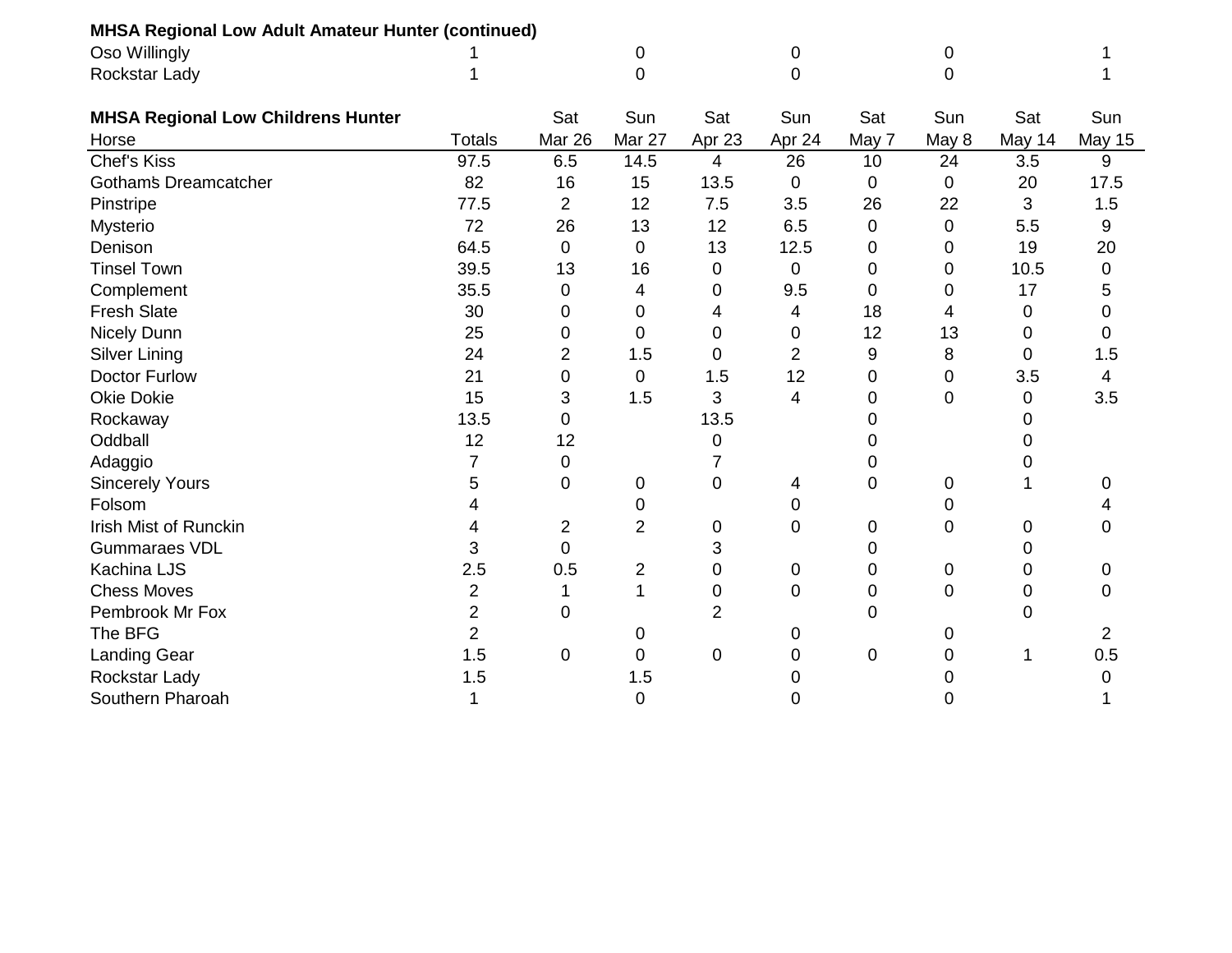| <b>MHSA Regional Low Hunter</b> |                | Sat            | Sun    | Sat            | Sun    | Sat   | Sun   | Sat            | Sun    |
|---------------------------------|----------------|----------------|--------|----------------|--------|-------|-------|----------------|--------|
| Horse                           | <b>Totals</b>  | Mar 26         | Mar 27 | Apr 23         | Apr 24 | May 7 | May 8 | May 14         | May 15 |
| <b>BeTempted</b>                | 46             | 20             | n/a    | 26             | n/a    | 0     | n/a   | 0              | n/a    |
| Complement                      | 33             | 17             | n/a    | $\overline{2}$ | n/a    | 0     | n/a   | 14             | n/a    |
| Radiance                        | 24.5           | 0              | n/a    | 10             | n/a    | 0     | n/a   | 14.5           | n/a    |
| <b>Gotham's Dreamcatcher</b>    | 22.5           | 1.5            | n/a    | 6              | n/a    | 0     | n/a   | 15             | n/a    |
| Tallyman                        | 18             | $\mathbf 0$    | n/a    | 18             | n/a    | 0     | n/a   | 0              | n/a    |
| <b>Tinsel Town</b>              | 16.5           | 9              | n/a    | 0              | n/a    | 0     | n/a   | 7.5            | n/a    |
| <b>Tax Audit</b>                | 12.5           | 0              | n/a    | 0              | n/a    | 0     | n/a   | 12.5           | n/a    |
| <b>Sunday Morning</b>           | 9.5            | 0              | n/a    | 9.5            | n/a    | 0     | n/a   | 0              | n/a    |
| Airborne                        | 9              | 9              | n/a    | 0              | n/a    | 0     | n/a   | 0              | n/a    |
| <b>Boston</b>                   | 8              | 6              | n/a    | 2              | n/a    | 0     | n/a   | 0              | n/a    |
| Over The Moon                   | 8              | 0.5            | n/a    | 0              | n/a    | 0     | n/a   | 7.5            | n/a    |
| Jukebox                         | $\overline{7}$ | $\mathbf 0$    | n/a    | 0              | n/a    | 0     | n/a   | 7              | n/a    |
| Lucifer                         | 6              | 6              | n/a    | 0              | n/a    | 0     | n/a   | 0              | n/a    |
| <b>Trade Secret</b>             | 5.5            | $\mathbf 0$    | n/a    | 5.5            | n/a    | 0     | n/a   | 0              | n/a    |
| Monroe Doctrine                 | 4.5            | 4.5            | n/a    | 0              | n/a    | 0     | n/a   | 0              | n/a    |
| Rosalind                        | 4              | 4              | n/a    | 0              | n/a    | 0     | n/a   | 0              | n/a    |
| <b>Okie Dokie</b>               | 2.5            | 2.5            | n/a    | 0              | n/a    | 0     | n/a   | 0              | n/a    |
| Kachina LJS                     | $\overline{2}$ | $\overline{2}$ | n/a    | 0              | n/a    | 0     | n/a   | 0              | n/a    |
| Sandrino                        | 2              | 0              | n/a    | 0              | n/a    | 0     | n/a   | $\overline{2}$ | n/a    |
| <b>Chef's Kiss</b>              | 1.5            | 1.5            | n/a    | 0              | n/a    | 0     | n/a   | 0              | n/a    |
| <b>Truckee Gold</b>             | 1.5            | $\mathbf 0$    | n/a    | 1.5            | n/a    | 0     | n/a   | 0              | n/a    |
| R'tesian                        | 1.5            | 0              | n/a    | 1.5            | n/a    | 0     | n/a   | 0              | n/a    |
| RD Black Diamond                | 1.5            | 0              | n/a    | 0              | n/a    | 0     | n/a   | 1.5            | n/a    |
| <b>Gummaraes VDL</b>            |                | 0              | n/a    | 1              | n/a    | 0     | n/a   | 0              | n/a    |
| Vigo De Cento                   |                | 0              | n/a    | 0              | n/a    | 0     | n/a   |                | n/a    |
| <b>Meadow Magic</b>             | 0.5            | 0.5            | n/a    | 0              | n/a    | 0     | n/a   | 0              | n/a    |
| Rockaway                        | 0.5            | 0              | n/a    | 0.5            | n/a    | 0     | n/a   | 0              | n/a    |
| <b>Maximus M</b>                | 0.5            | 0              | n/a    | 0.5            | n/a    | 0     | n/a   | 0              | n/a    |